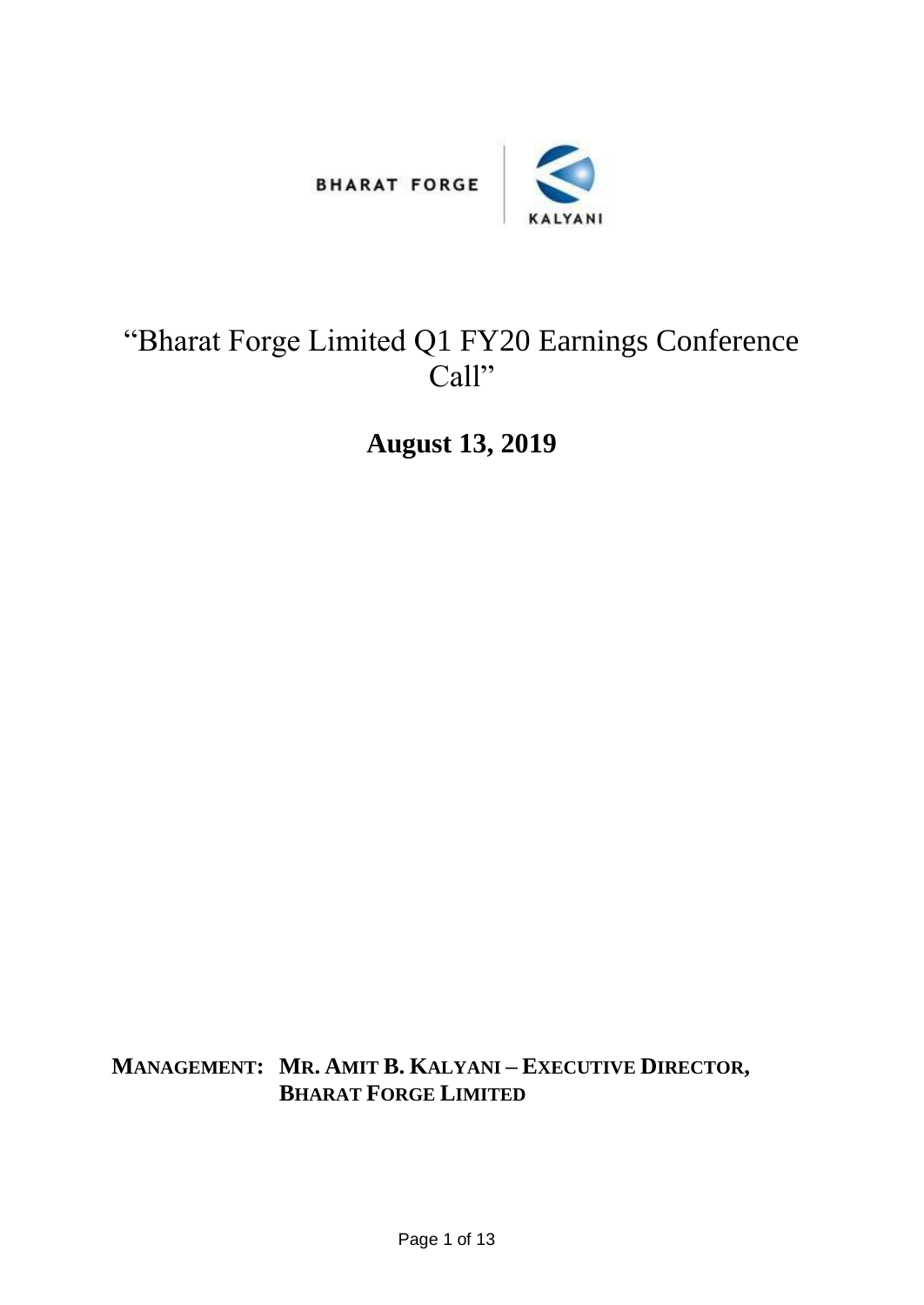**Moderator:** Good day ladies and gentlemen and welcome to Bharat Forge Q1 FY20 Earnings Conference Call. As a reminder all participant lines will be in the listen-only mode and there will be an opportunity for you to ask questions after the presentation concludes. Should you need assistance during the conference call, please signal an operator by pressing '\*' and then '0' on your touchtone phone. Please note that this conference is being recorded. I would now hand the conference over to Mr. Amit Kalyani. Thank you and over to you sir.

**Amit Kalyani:** Good afternoon ladies and gentlemen and thank you for joining us for our Q1 FY20 analyst call. This is Amit Kalyani. I have with me members of our finance team, our strategic business unit head and our IR teams. Ladies and gentlemen first of all in terms of the numbers we had total revenue for the quarter of 1,346 crores which was decline of 9% year-on-year. However, there is an impact of about 2% of the inflationary steel price in this quarter, so on a like to like basis it's actually about 11% down. EBITDA is down by about 18% and PBT by about 25.5% and PAT by about 26%. It's been a challenging quarter with demand dropping rather rapidly as the quarter progressed in the passenger car sector and especially the commercial vehicle sector where there was a buoyant demand expected this year but suddenly it turned out to be exactly the opposite.

> In addition as we had mentioned in the end of last quarter there was destocking on the oil and gas exports which had an impact on the exports to the US. But I am happy to report that this is now mostly behind us and we will see an upturn in the oil and gas exports in this quarter and going forward. So, overall the total revenues were down by 9% with exports down by 11%, domestic down by about 7%. However good news is that we continue to generate strong cash flows, we maintained a good cash surplus. We have not built up any inventories in any sectors where we foresee any issues at all. In fact our inventories are well under control. In terms of the outlook, demand on the domestic market has not improved, in fact the demand we expect will only get stabilized by the end of this quarter simply because of the inventory that is there in the medium and heavy commercial vehicle sector. As you know BS-VI is mandatory from 1st April 2020 and no OEM is interested in carrying inventory beyond Diwali because they then may have to resort to price cuts or even get stuck with inventory. We have also secured new businesses in the current quarter for both domestic and exports where we did about \$30 million. I'm also happy to report that construction on our Centre for Light Weighting Technology in Nellore is complete and we have begun final installation and fine tuning of the equipment and we will begin trial production in the next month and start revenue by October. Our initial capacity that we are installing in this plant will help to take us to about 300 crores of revenue which will happen in third year of production. I'm also happy to report that we have received a good response from our customers with several export orders that we have won for this new plant.

> So, just to reiterate the key points; as the first quarter progressed domestic sales declined compared to the initial plan while exports were more or less okay. Things are still not looking good on the domestic medium and heavy commercial vehicles front. The Q2 industry volumes will be impacted by the shutdown production cuts undertaken by OEMs to correct inventories as we shift to BS-VI. US Trucks we expect the built to be at around 335,000 this year in CY19 and next year should be somewhere probably about 10% less than that. That is the outlook that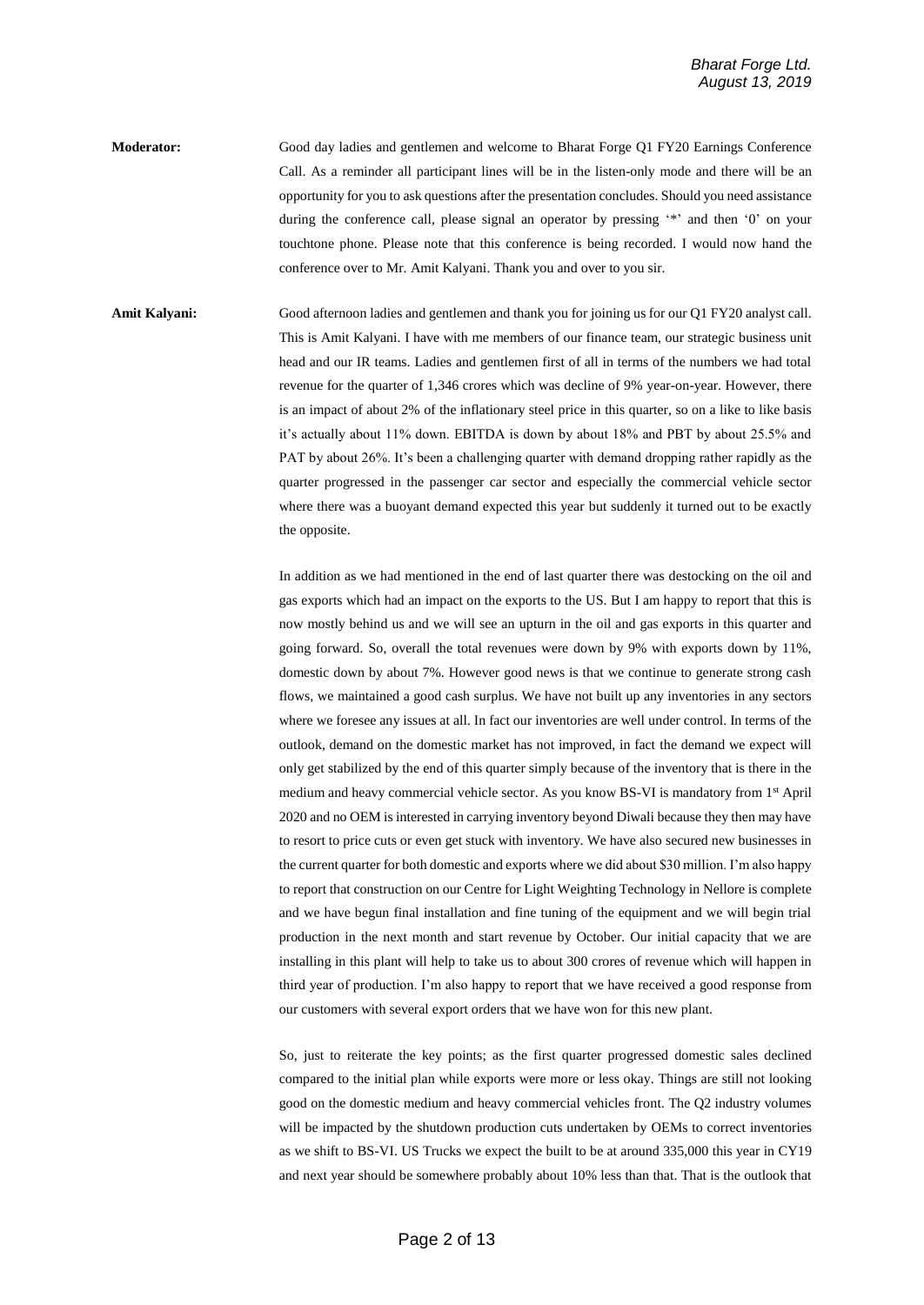we see right now. On the passenger vehicle sector, it still continues to do well for us. In fact we have grown our passenger sector business this quarter also because of new OEMs, new products and new customers and we have large export orders that will start ramping up from next year so we will see a significant growth and we can increase on value addition as well.

On the oil and gas side we had a Q1 decline which was the inventory destocking by our customer. We are already seeing export in this quarter higher than last quarter. In fact we have now finetuned our strategy and put in place a comprehensive strategy to grow our oil and gas business Construction and mining is basically weak impacted by the global trade tensions. On aerospace we are now seeing green shoots and we will see growth coming out. What will happen going forward if we are just to highlight sector by sector; aerospace will grow, passenger will grow, oil and gas will grow, CAPEX will be almost frozen to a minimal level. We have a CAPEX spillover from last year that will get paid off this year and from next year we anticipate CAPEX at very low level. Net working capital will come down; free cash flow will go up substantially. We have a very large cost reduction program that we are undertaking right now which includes both productivity improvement and cost reduction and new product development. The progress on our strategic business unit is very satisfactory. We have made a good progress on the power electronics and control electronics and merit system side and we hope that this will be a major contributing factor to our business and start growing from 2022 onwards.

If you look at our overseas subsidiaries our total revenue was about 810 crores which was about 2.5% less than last year. EBITDA was about 5.3%. We had issues in one of our plants but overall I think we have a plan and a strategy to set this right by our product mix strategy and as our aluminum business grows we will start seeing the impact both on topline and bottom-line.

In terms of our balance sheet; our balance sheet continues to remain strong. Our long-term debt is about 1,580 crores. Our working capital and bill discounting has come down by about 55 crores from March 31<sup>st</sup> 2019. Equity has gone up, cash has also gone up. Our debt equity net of cash is 0.24 and our long term debt equity on a net of cash basis is 0.05 negative. On a consolidated basis our long term debt is 1,975 crores and total cash on the balance sheet is 1,921 crores.

I think that's it and I will be happy to take your questions.

**Moderator:** Thank you very much Sir. Ladies and gentleman, we will now begin the question and answer session. Our first question is from Kapil Singh of Nomura Securities. Please go ahead.

**Kapil Singh:** Firstly, I wanted to check on the order wins, we have talked about 30 million for automotive applications. Could you give some more details, which segments are these and by when should we expect full ramp-up?

Amit Kalyani: It's largely passenger car and small percent of it is also commercial vehicles for axle and driveline components.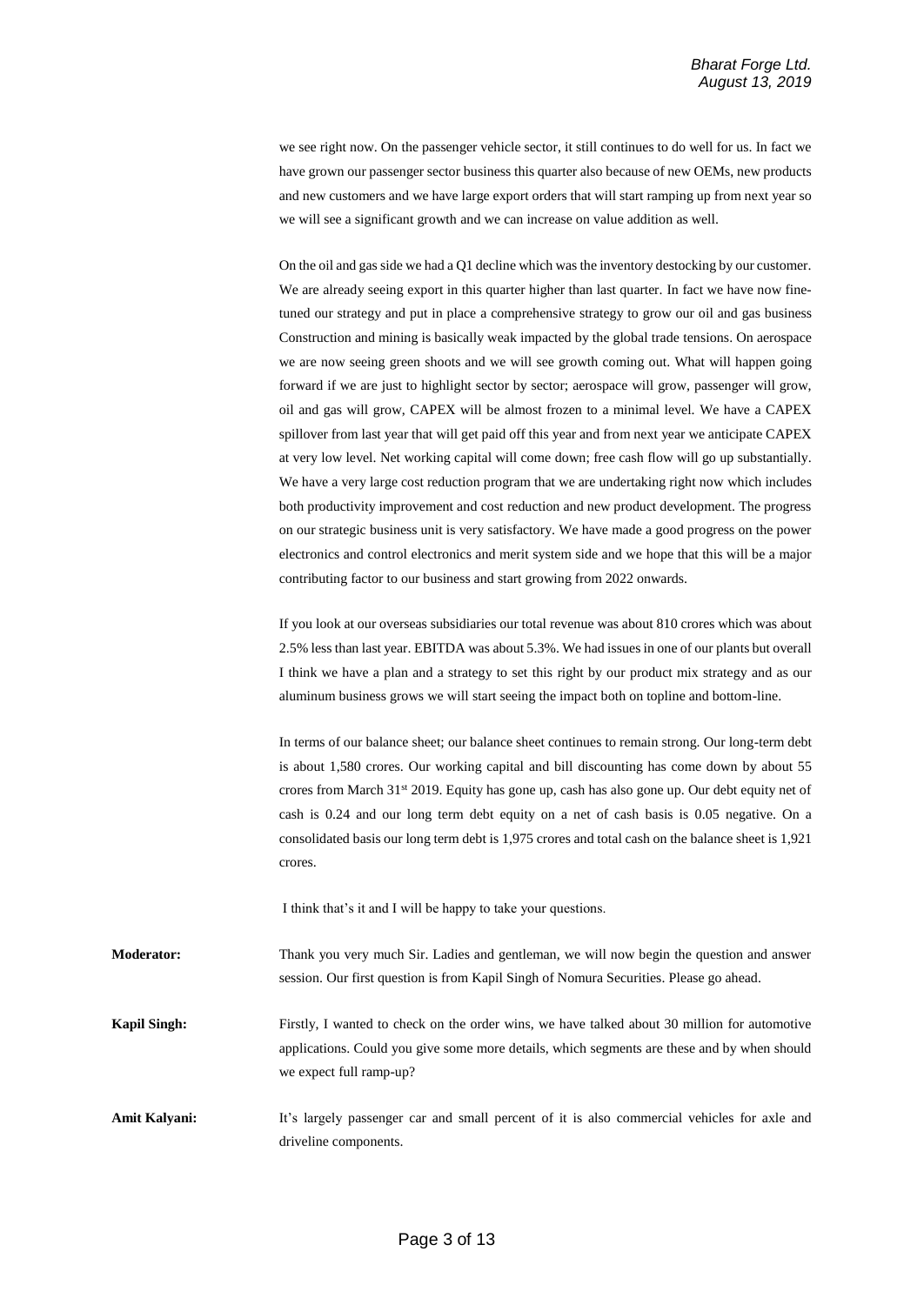| <b>Kapil Singh:</b>  | And full ramp-up may happen by when?                                                                                                                                                                                                                                                                                                         |
|----------------------|----------------------------------------------------------------------------------------------------------------------------------------------------------------------------------------------------------------------------------------------------------------------------------------------------------------------------------------------|
| <b>Amit Kalyani:</b> | It will start next year but fully ramp up in 21. But last year orders will ramp up from early next<br>year.                                                                                                                                                                                                                                  |
| <b>Kapil Singh:</b>  | For the Indian truck market is there any volume guidance that you would like to give or it's<br>difficult to give at this point?                                                                                                                                                                                                             |
| Amit Kalyani:        | If my customers can't give it there is no way that I can.                                                                                                                                                                                                                                                                                    |
| <b>Kapil Singh:</b>  | For the domestic industrial business you have said that going forward we are expecting this<br>business to remain clearly stable at these levels. I just want some more color on this, can you tell<br>us that does this include segments like Defense as well?                                                                              |
| <b>Amit Kalyani:</b> | This includes segments like Defense and aerospace, it includes energy, it includes agri also. In<br>fact I would say that it should grow because we are making progress on the agriculture side. We<br>have some new progress on the aerospace side in the domestic market, so in a 2-3 year period<br>we should start seeing growth.        |
| <b>Kapil Singh:</b>  | Last year the US trucks, the order inflows have been fairly soft. So, when we are giving a<br>guidance of 10% decline could you give some more color on that, why we think it will be only<br>be a 10% decline?                                                                                                                              |
| <b>Amit Kalyani:</b> | Orders are on a rolling basis and the orders that are taken in today are not for delivery in the<br>immediate future. They are spread out over a fairly long period of time. So, the figures projected<br>are based on what our customers had told us as an aggregate of their demand for next year and<br>therefore their production plans. |
| <b>Moderator:</b>    | Thank you, the next question is from Ronak Sarda of Systematix. Please go ahead.                                                                                                                                                                                                                                                             |
| <b>Ronak Sarda:</b>  | If I look at on a quarter-on-quarter basis realizations have dropped pretty sharply, is this mainly<br>related to the lumpy Defense order which we had as that ended in the quarter?                                                                                                                                                         |
| <b>Amit Kalyani:</b> | It's a combination of factors but that is also one of them.                                                                                                                                                                                                                                                                                  |
| <b>Ronak Sarda:</b>  | So, that has ended in this quarter effectively?                                                                                                                                                                                                                                                                                              |
| Amit Kalyani:        | Yes.                                                                                                                                                                                                                                                                                                                                         |
| <b>Ronak Sarda:</b>  | Any new wins in this space?                                                                                                                                                                                                                                                                                                                  |
| Amit Kalyani:        | We are working on lots of new Defense orders and hopefully in the next 6 months we should<br>have some fructification. However our joint venture Kalyani Rafael Advanced Systems has won<br>a \$100 million order, very prestigious export order.                                                                                            |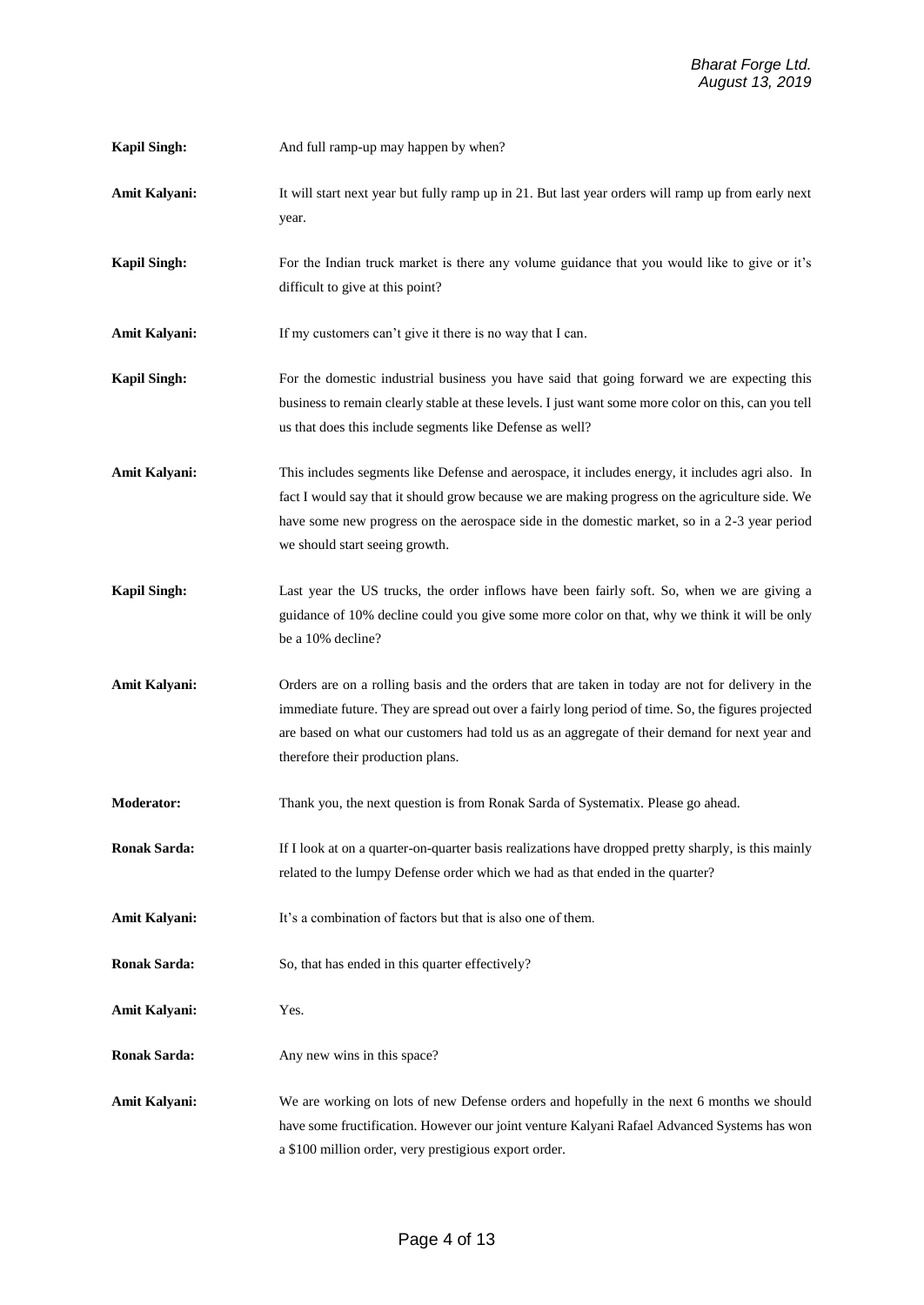| Pertaining that order would all the forgings go from Bharat Forge? |
|--------------------------------------------------------------------|
|                                                                    |

Amit Kalyani: Any forgings that are used in any of our subsidiaries will go from Bharat Forge.

**Ronak Sarda:** On the India CV business, the top line has gone down nearly 30% versus the industry decline of 18%. So, is it some inventory correction happening at our end or how do you explain the incremental revenue dip?

- **Amit Kalyani:** In Commercial Vehicles at least our customers are down by close to 30%. We have also not loaded any inventory with our customers and not over produced and supplied. We have been very frugal and managed our working capital and networking position very tightly.
- **Ronak Sarda:** And on the Nellore plant, can you also highlight when you give the overall topline guidance but how would the profitability be for the first 12 months, how will that have?

Amit Kalyani: It's going to first start product validation and then ramp up in the first 12 months, so the first 12 months I would not put too much of profit expectations there. In the third year it will ramp up to 300 crores in terms of sales with a strong margin profile.

**Moderator:** Thank you. The next question is from Pramod Amte of CGS-CIMB. Please go ahead.

- **Pramod Amte:** Would you be able to quantify couple of measures you have taken in this tough time especially as you talk about cost cutting and also the CAPEX reduction?
- **Amit Kalyani:** There is no CAPEX reduction Pramod. First of all whatever CAPEX had to be spent is spent but we don't need any more CAPEX now for the next 2 to 3 years because we have got huge forging capacity, we have installed a new big forging press in Baramati. So, we have added almost 40,000 tons of forging capacity and we have lot of new machining lines in place. We have 8 new machining lines, so we don't need any more forging and machining capacity. What we are going to do is reduce a lot of our fixed cost. We are working on a variety of areas which will help us come out stronger from this downturn just like we have out of everyone and grow our business, grow our profits and grow our margins.

**Pramod Amte:** Do you see considering it's not only just India slowdown seems to be like an opportunity even in global on the M&A side, are there any product gaps or opportunities you see to do some acquisitions and in which areas?

Amit Kalyani: No we are not looking at acquisitions right now. Even if we do, it will be very strategic and it's not something that I will talk about very publicly. But there is nothing that we are targeting right now. We are very clear on what we want to acquire and what we don't. Right now I think we want to use whatever capacities we have to grow our business. We have a lot of IP that we have developed over the last few years and we want to use that to get into new products, new segments and grow our business.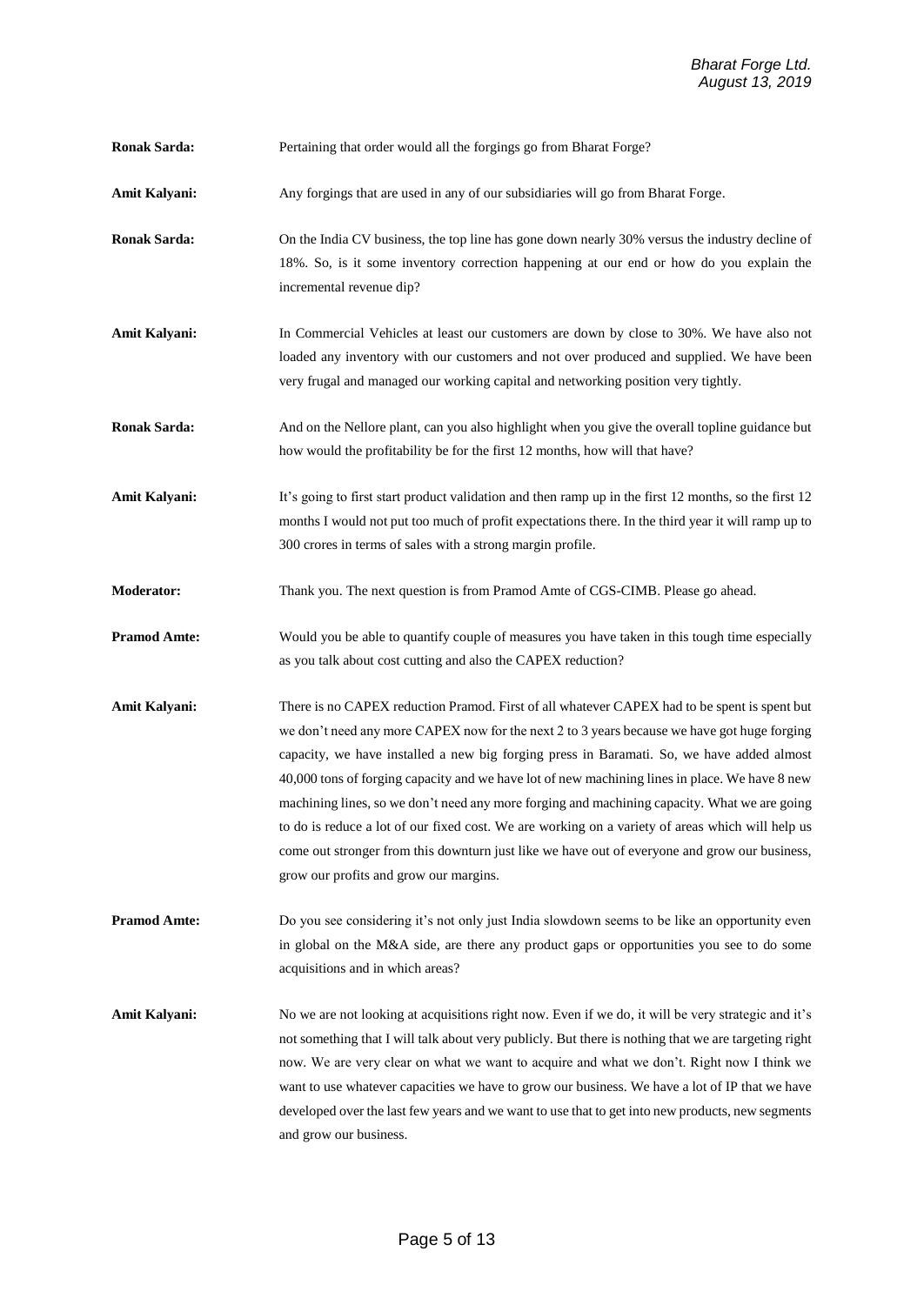**Pramod Amte:** Lastly with regard to the wholly-owned subsidiaries, there also the performance seems to have deteriorated. Would you put a reason what is gone wrong and how you plan to rectify in the coming quarters?

**Amit Kalyani:** I'm going to let my colleague Kishore answer that.

- **Kishore Saletore:** Hi this is Kishore Saletore. I think the performance of the overseas subsidiaries is in line with what you have seen globally. Actually I would like to start by saying that this is not something that we are satisfied with but it is in line with what we have seen globally. We are taking some steps which will be long-term in terms of changing the product portfolio, basically structuring the overseas business, the entire business without any one-off cost or anything.
- Amit Kalyani: And I think you will see this change in the next few months. It's going to be a combination of newer products; cost production and expanding our aluminum business in Europe which is a much more profitable business. The EBITDA margins are in the high teens as compared to what you currently see in the steel business. So, I think this is actually giving us an opportunity to do a lot of restructuring and I think the results will be there to be seen in the next few quarters. It's not going to happen overnight.
- **Moderator:** The next question is from Jinesh Gandhi of Motilal Oswal. Please go ahead.
- **Jinesh Gandhi:** My question pertains to CAPEX for FY20.

**Amit Kalyani:** There is no fresh CAPEX for '20. There is only payment for the CAPEX from last year.

- **Jinesh Gandhi:** So, that would be what about 400-450 crores including maintenance?
- **Amit Kalyani:** About in that ballpark.
- **Jinesh Gandhi:** And second question pertains to oil and gas business, so you have been talking about new products and new customers. Can you share some more details or throw some light on where we are in business development cycle?

**Amit Kalyani:** We have now developed our new customers and in fact this year almost 20% of our oil & gas revenue for the year will be from this new customer and next year that will go on increasing.

- **Jinesh Gandhi:** And on new product side?
- **Amit Kalyani:** New product will be around 5% this year that will go to 10% next year.
- **Jinesh Gandhi:** Second question pertains to the strategic business unit which you talked about on the electronic side. So, this is primarily entirely for electrification components or for something else?
- **Amit Kalyani:** It's largely for EVs and I want to let the President of the business Mr. Krishna Kumar answer that.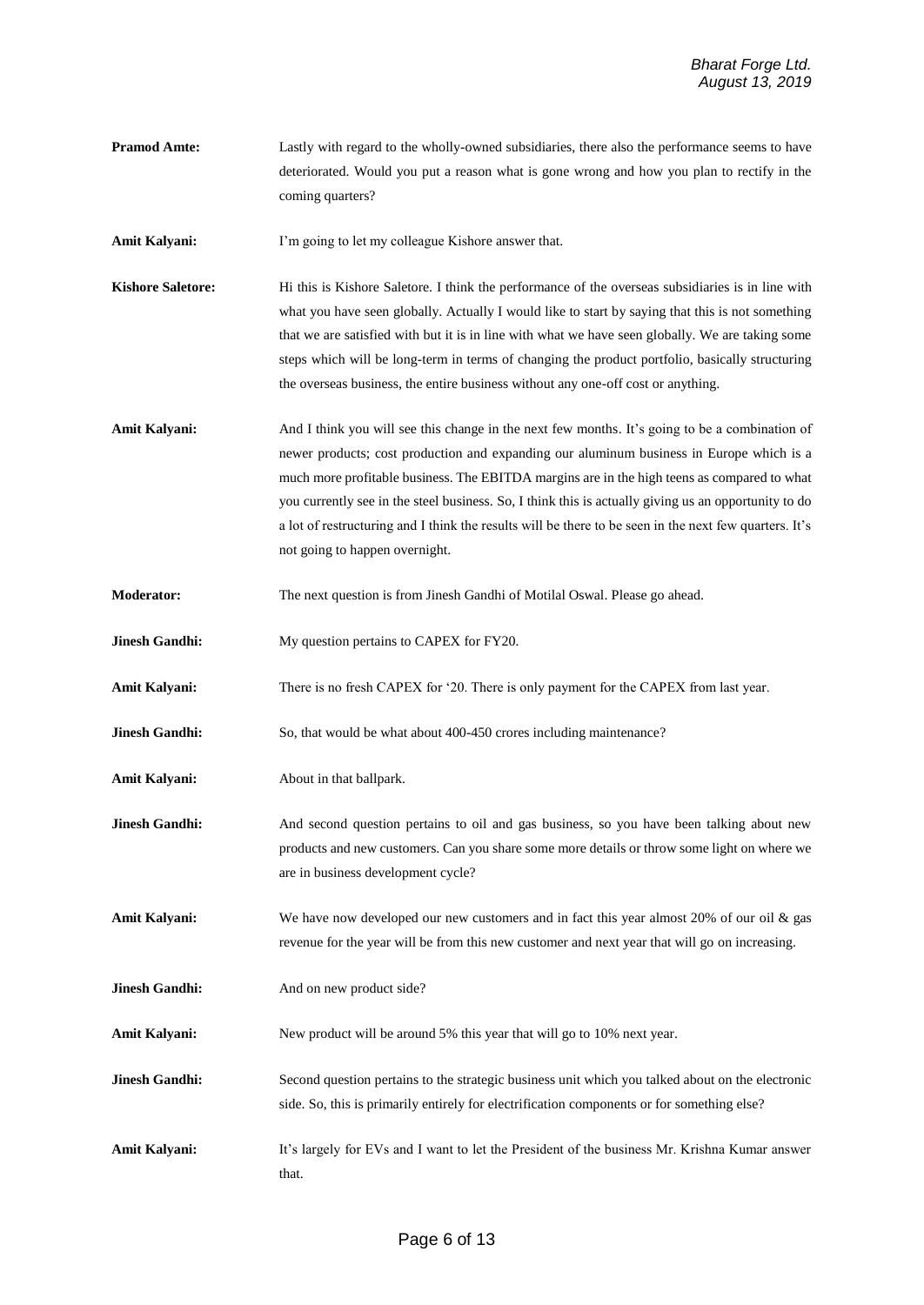- **Krishna Kumar:** Yes, it's primarily going to be for the EV business but in the EV business we have both mobile and also some industrial applications like mobile cranes and all that. So, there are lot of existing business that we already have and we are looking at really growing the technology that we have in a big way in the automotive application.
- Amit Kalyani: And we expect in the first year our power and control electronics business will be about close to 150 to 200 crores.

**Moderator:** The next question is from Sonal Gupta of UBS Securities.

**Sonal Gupta:** Just continuing with the same, you mentioned 200 crores in the first year.

**Amit Kalyani:** Between 150 and 200.

- **Sonal Gupta:** For FY20 itself, is it?
- **Amit Kalyani:** CY 21.

**Sonal Gupta:** Could you again talk about which are the products or what products are you focusing on?

- **Krishna Kumar:** Basically, we are looking at all the major inverters, all kinds of inverters ranging from something like close to 4 Kilowatt rating up to 200 Kilowatt and above. So, that means right from a twowheeler, three-wheeler to a bus and truck application. And this will be all the inverters that will be required on the e-mobility vehicles and there are lot of converters and controllers including BMS systems and BMS controls.
- **Sonal Gupta:** So, do you have any tie-ups on this power electronics side or you are doing it in house?
- Amit Kalyani: I think we have announced that we are acquiring a 50% stake in a German company, the process is going on.
- **Sonal Gupta:** Just on the domestic side in terms of the passenger vehicles business given that even the passenger vehicle market is clearly in a slump. You are saying that that segment should continue to grow, right?
- Amit Kalyani: Passenger car segment is in a slump but if you look at the secular trend it will grow and for us we have grown because we have one new business especially for BS-VI components and BS-VI engines and for some new customers that are coming to the market.
- **Sonal Gupta:** On the passenger export side also you said that we should see again growth coming back next year, is that how…?
- **Amit Kalyani:** On the passenger segment because we have new customers and new products we expect to see growth, plus we have new programs that we will be ramping up for exports from next year, so we will have solid growth in passenger cars next year.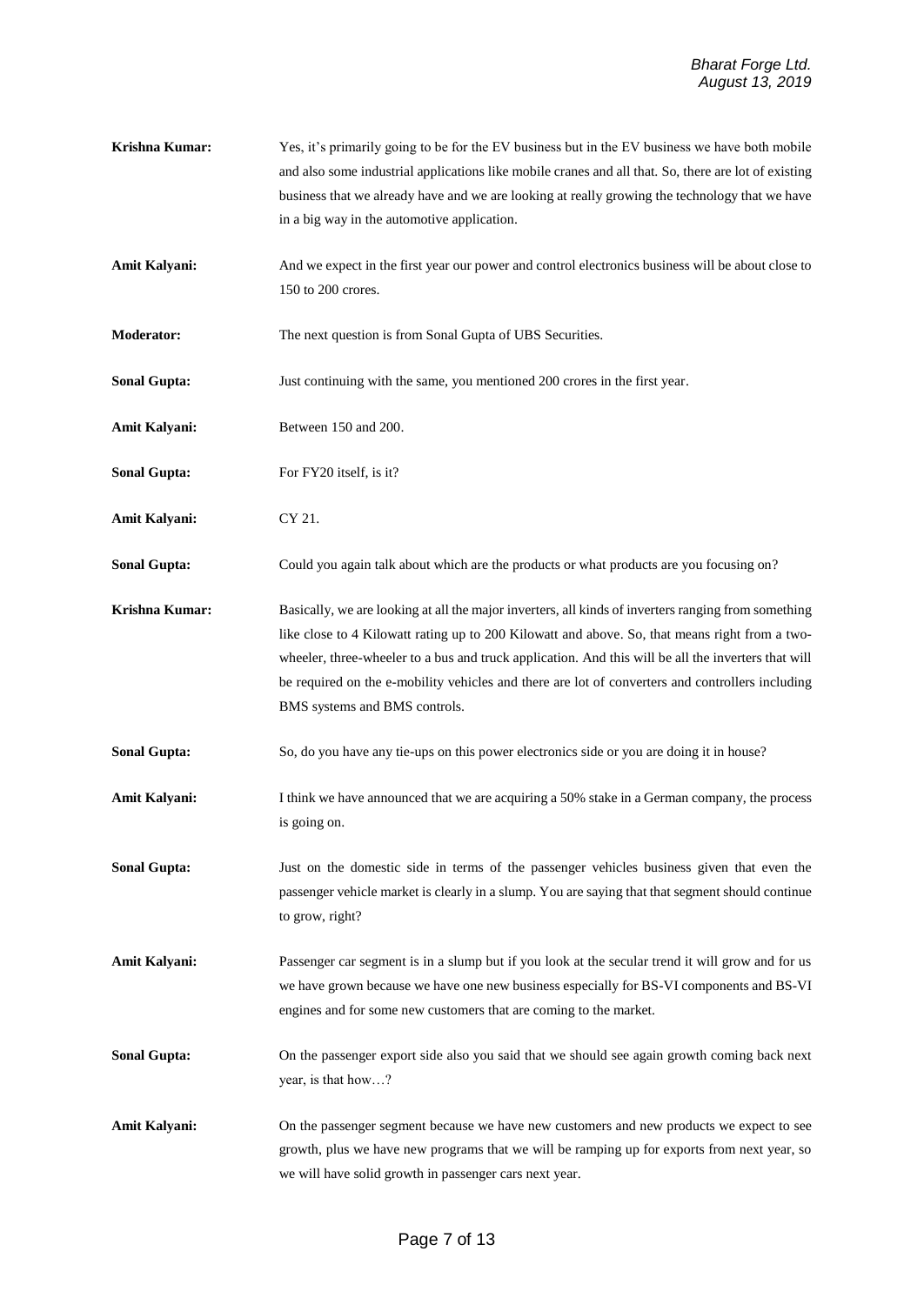| <b>Moderator:</b>    | The next question is from Sahil Kedia of Bank of America. Please go ahead.                                                                                                                                                                                                                                                                             |
|----------------------|--------------------------------------------------------------------------------------------------------------------------------------------------------------------------------------------------------------------------------------------------------------------------------------------------------------------------------------------------------|
| Sahil Kedia:         | Historically it's been as our understanding goes that the machining content is profitable from a<br>margin perspective. When we think about the newer verticals as described by Amit on the<br>aerospace, in the PV side, would they likely to have a higher or lower machining content versus<br>commercial vehicles or industrial that we are doing? |
| Amit Kalyani:        | For some pass-cars the new product that we are all doing everything is fully machined.                                                                                                                                                                                                                                                                 |
| Sahil Kedia:         | So, intuitively it's not just the revenue it's also profitable from a margin perspective.                                                                                                                                                                                                                                                              |
| <b>Amit Kalyani:</b> | Yes.                                                                                                                                                                                                                                                                                                                                                   |
| Sahil Kedia:         | Sticking to this with BS-VI change over in India have any change to your product profile as a<br>machining content or anything of that sort that can be expected?                                                                                                                                                                                      |
| <b>Amit Kalyani:</b> | It will be accretive because a lot of companies that either sourced from others or do in-house<br>machining will have to change their products and this is where we see a good opportunity.                                                                                                                                                            |
| Sahil Kedia:         | Are you have already seeing any discussions with OEMs?                                                                                                                                                                                                                                                                                                 |
| <b>Amit Kalyani:</b> | We have already tied up.                                                                                                                                                                                                                                                                                                                               |
| Sahil Kedia:         | Is it therefore right to say that currently if an OEM is doing it in-house, they may choose not to<br>do in-house and push it out you guys because as we understand a lot of the CV business is largely<br>forged in India. Is that the way to think about it?                                                                                         |
| <b>Amit Kalyani:</b> | In CV business, anyway we are a big supplier but if there are some customers that were buying<br>elsewhere we will see that transfers to us and we are already seeing that.                                                                                                                                                                            |
| Sahil Kedia:         | Given the sudden sluggishness in the revenues that has happened and you have already out lined<br>that there are 3-4 areas that you can use to fill up capacity. Are there other products etc. that are<br>large segments or gaps that you can use or potentially tap into, to off-set the low utilization?                                            |
| Amit Kalyani:        | Absolutely but the only problem is that it doesn't happen in 6 to 8 months. So, it will happen,<br>now you will see us emerge as a big supplier in certain other segments like how we have in the<br>industrial segment, in oil and gas that way in some new segments.                                                                                 |
| Sahil Kedia:         | But you are not at liberty to give us any more color on that?                                                                                                                                                                                                                                                                                          |
| Amit Kalyani:        | Not on that anymore but I would rather demonstrate then talk about it.                                                                                                                                                                                                                                                                                 |
| <b>Moderator:</b>    | The next question is from Punit Gulati of HSBC.                                                                                                                                                                                                                                                                                                        |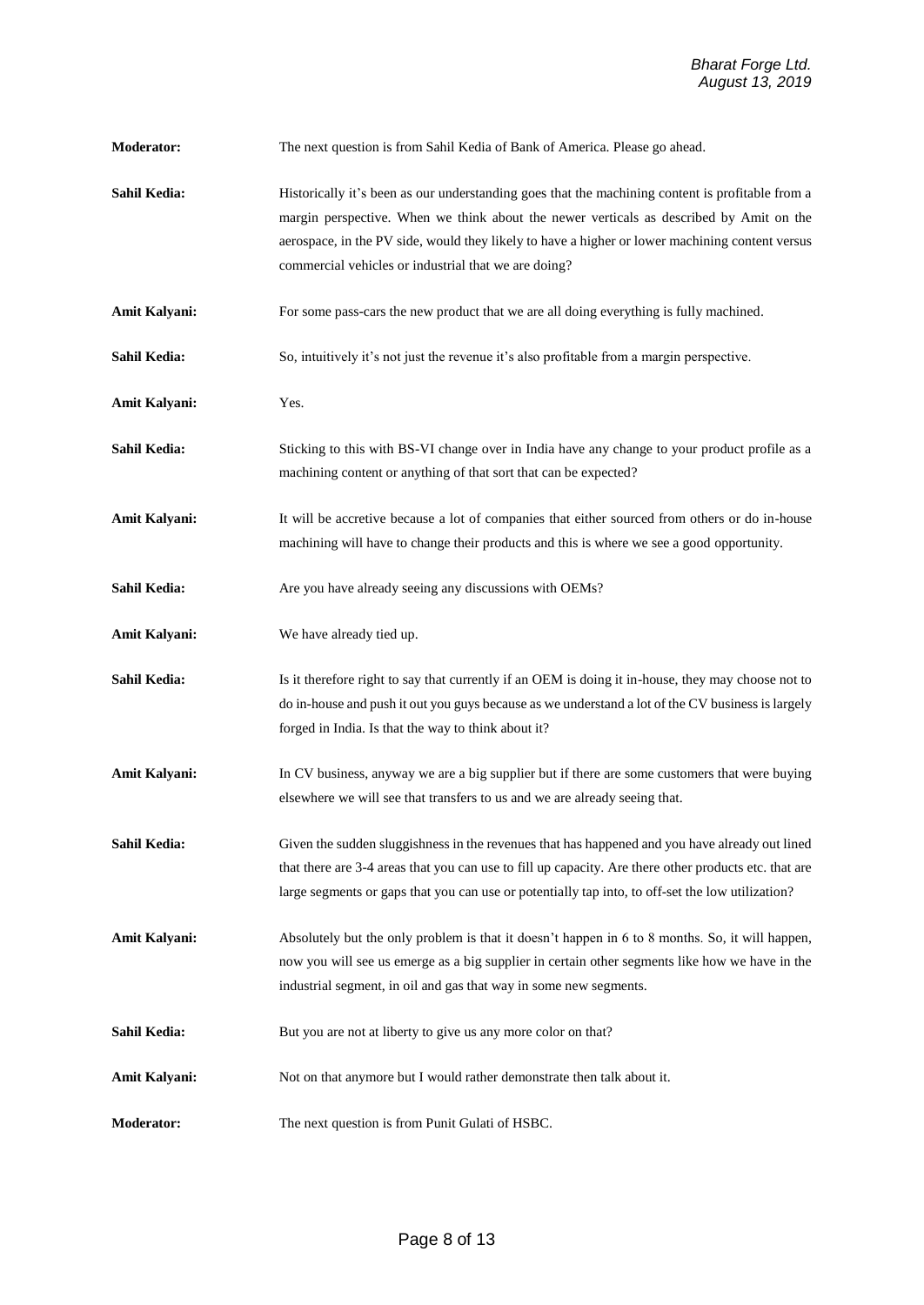- **Punit Gulati:** You mentioned that you are likely to get new customers on the passenger car segment especially on BS-VI. Would you expect a similar market share growth in the CV side as well or you think that might be lesser than what you see here?
- Amit Kalyani: On CV side if you look at it 50% to 60% of the CV market the engines were supplied by one company and that is Cummins. There we are already a major supplier. Now for the other players we are also a major supplier, so it will only be incremental growth in those customers where they are buying from elsewhere or if we are supplying for the new components with them.
- **Punit Gulati:** Transition from when we move from FY20 to 21 should we expect on a like-to-like same customer volume basis a much higher revenue?

Amit Kalyani: Not much higher, I would say may be 10%.

**Moderator:** The next question is from Kapil Singh of Nomura Securities. Please go ahead.

**Kapil Singh:** On oil and gas business could you share some more details that what happened exactly during the quarter? How much have the revenues been for the quarter and what to expect for the full year?

- **Amit Kalyani:** No honestly, I don't feel comfortable sharing that level of detail but the revenues did come down quite substantially this quarter. But we are already seeing a growth in Q2 and it was basically a destocking problem. You have to understand the mentality of the operations in the oil and gas business. If you ever go to the Permian Basin or you go to Odessa, Texas you will see about 300 different entrepreneurs who are all digging well and it's not like India that the resources that are under your ground belong to the government. In the US anything that is on or under the ground that you own belongs to you. So, every guy there wants to take a chance, want to spend a few million, drill a well and see what's underneath. When the prices are good people get funding, people get private equity and they are keen to drill but when suddenly the prices are reduced suddenly the whole system, the liquidity dries up and then things slow down. But again, in this case what we are doing is we started about a year and a half ago on de-risking the oil and gas business by focusing on more customers, more sectors and more products and this will help us in the next sub-cycle.
- **Kapil Singh:** For the full year should we expect a flattish kind of revenue or some decline?

Amit Kalyani: No, it will be down but by next year I think we should be back to the same level.

- **Kapil Singh:** Could you also update on the capacity utilization both in India and overseas currently?
- Amit Kalyani: Our tonnage is not that much different. Last quarter it was about 62,000 and now we are at 61,000, so it's not significantly different. Over utilization is about 60-65%.
- **Kapil Singh:** And in overseas business?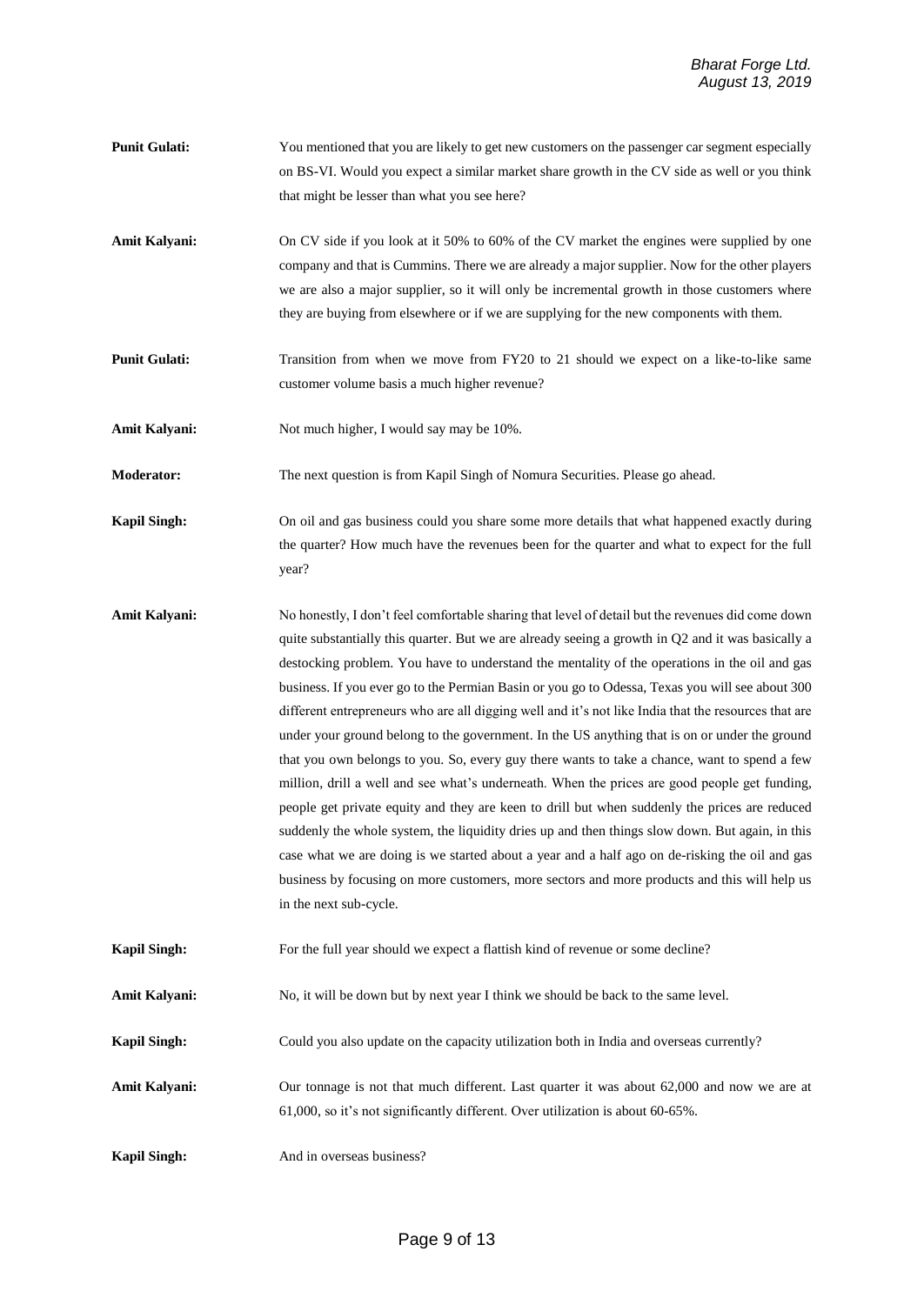- Amit Kalyani: Overseas would also be about the same level.
- **Moderator:** Next question is from Girish Raj of Quest Investments.
- Girish Raj: So, again on the international business Amit; based on the outlook that you have on the oil and gas, should we take first quarter FY20 base in the industrial export and grow from here?
- **Amit Kalyani:** Yes, I would take this as a base and then we should say quarter-on-quarter basis grow.
- Girish Raj: PV export we have good order wins in the past which we thought, we would grow much higher?
- **Amit Kalyani:** You have to understand that the entire automotive industry globally is in flux between pass-cars, CV, model changes so there are little time delays that can happen on order ramp ups. Really we are in uncharted territory right now, but the point is that all the platforms that we are on are the only engine platforms that these companies have.
- Girish Raj: On the domestic CV Amit, FY19 was impacted due to capacity constraint and first quarter decline quarter-over-quarter was only 5% despite 23% decline in the industry production, right. So, we have done fairly well on a quarter-over-quarter basis. Would appreciate if you can give some color; again you mentioned that there will be production cut but how to look at this particular segment?
- **Amit Kalyani:** What has happened is in Q1 people have overproduced. Everybody knows this that there is inventory in the system. On top of that they built up inventories with their own levels and in fact we have substantial destocking of inventory and the production cuts so I think Q2 is going to be quite damp, from Q3 and Q4 we should start seeing more reality.
- Girish Raj: But from a year-on-year perspective there will be decline, isn't it?
- Amit Kalyani: Sure, absolutely. At the end of the second quarter you will know for sure and with BS-VI coming everybody will have clarity.
- **Girish Raj:** Third question is on industrial domestic; there is quarter-over-quarter decline in revenue of 80 crores. I would assume tractor has played a big role?
- **Amit Kalyani:** Tractor we had a Defense order which finished last quarter.
- Girish Raj: I thought that continued this quarter so quarter run rate was 50 crores?
- Amit Kalyani: That was a smaller amount, it wasn't as high that it was in the past. It's a combination of variety of factors, it's the combination of the tractor market, the construction and mining market and the Defense order. Agricultural has already improved plus we have won new business from that sector. Over the next few quarters this will improve.
- **Girish Raj:** My last question is on the EBITDA margin outlook.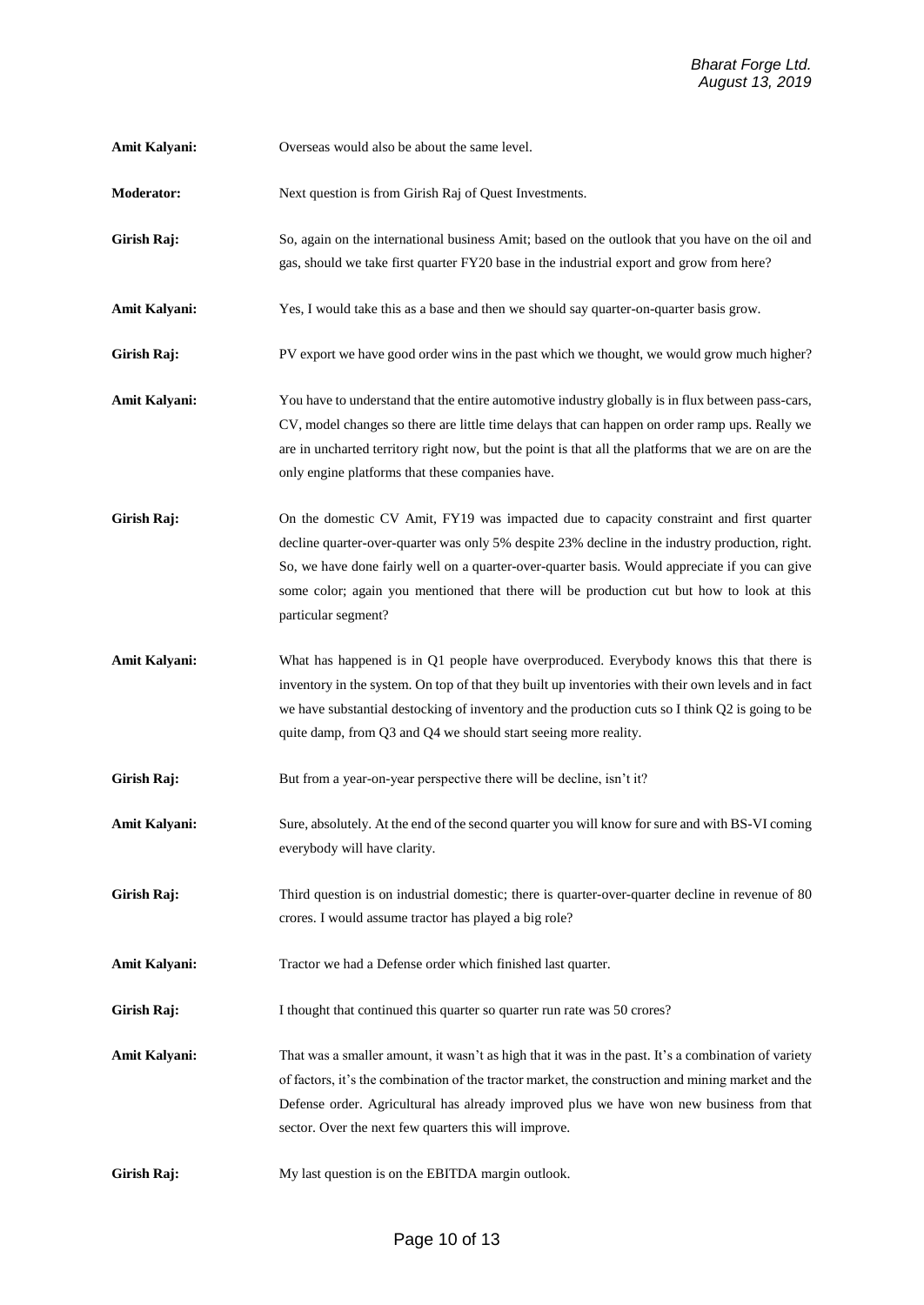| Amit Kalyani:        | I hope that EBITDA margin will only go up from here. One quarter might be stagnant but for                                                                                                                                              |
|----------------------|-----------------------------------------------------------------------------------------------------------------------------------------------------------------------------------------------------------------------------------------|
|                      | the year we should do better than this.                                                                                                                                                                                                 |
| Girish Raj:          | FY19 level?                                                                                                                                                                                                                             |
| <b>Amit Kalyani:</b> | No, year after next we should aim to get back to close to those kinds of numbers.                                                                                                                                                       |
| Girish Raj:          | Any view on interest expenses?                                                                                                                                                                                                          |
| Amit Kalyani:        | The interest expense is higher because of the accounting standards. Part of Exchange loss gets<br>accounted for in the interest cost so that is because of that.                                                                        |
| Girish Raj:          | Any quantification?                                                                                                                                                                                                                     |
| <b>Amit Kalyani:</b> | About 10 crores for this quarter.                                                                                                                                                                                                       |
| Girish Raj:          | Which was not there in the fourth quarter, is it?                                                                                                                                                                                       |
| Amit Kalyani:        | No.                                                                                                                                                                                                                                     |
| Moderator:           | Thank you. Next question is from Sonal Gupta of UBS Securities. Please go ahead.                                                                                                                                                        |
| <b>Sonal Gupta:</b>  | So, just on the AS 116, what is the impacted EBITDA level?                                                                                                                                                                              |
| <b>Amit Kalyani:</b> | It's not substantial at all.                                                                                                                                                                                                            |
| <b>Sonal Gupta:</b>  | So, it's 10 crores for the interest I would imagine there would be some for depreciation as well,<br>right?                                                                                                                             |
| <b>Amit Kalyani:</b> | No that 10 crores impact is not because of lease standard. The lease standard impact is hardly<br>anything, that 10 crores is because of part of exchange loss gets reclassified as interest. That has<br>nothing to do with 116-lease. |
| <b>Sonal Gupta:</b>  | Could you remind us like the gross debt you stated was 1,975.                                                                                                                                                                           |
| <b>Amit Kalyani:</b> | 1,975 crores on a consolidated basis and we have cash of 1,920 crores.                                                                                                                                                                  |
| <b>Sonal Gupta:</b>  | So, basically net debt is negligible, right?                                                                                                                                                                                            |
| <b>Amit Kalyani:</b> | On a long-term basis. We have working capital debt, that's it.                                                                                                                                                                          |
| <b>Sonal Gupta:</b>  | Just on the CAPEX like you mentioned for domestic, any updates on what sort of CAPEX are<br>we doing as subsidiary?                                                                                                                     |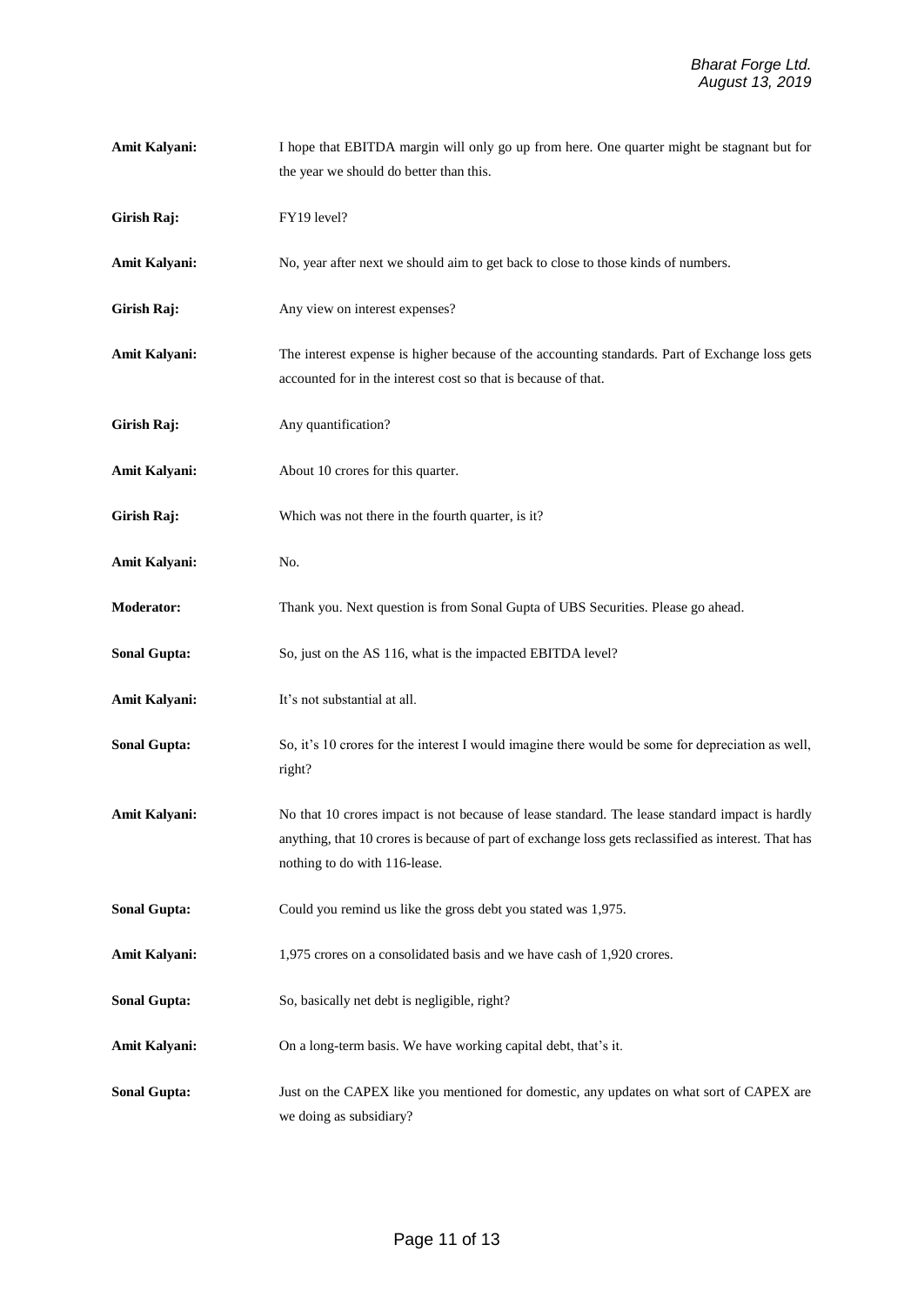| <b>Amit Kalyani:</b>     | The new aluminum plant, mostly by December we will start trial production and by March will<br>be fully in production.                                                                                                                                                                                                                                                                                                                                                       |
|--------------------------|------------------------------------------------------------------------------------------------------------------------------------------------------------------------------------------------------------------------------------------------------------------------------------------------------------------------------------------------------------------------------------------------------------------------------------------------------------------------------|
| <b>Sonal Gupta:</b>      | So, spend this year would be how much?                                                                                                                                                                                                                                                                                                                                                                                                                                       |
| <b>Amit Kalyani:</b>     | It's about €40 million.                                                                                                                                                                                                                                                                                                                                                                                                                                                      |
| <b>Sonal Gupta:</b>      | So, we are not pursuing the US plant as of now, right?                                                                                                                                                                                                                                                                                                                                                                                                                       |
| <b>Amit Kalyani:</b>     | We will give you an update on the US plant in the next quarter.                                                                                                                                                                                                                                                                                                                                                                                                              |
| <b>Sonal Gupta:</b>      | Again coming back to the Defense thing that we mentioned, so do we see the run-rate dropping<br>from here given that there will be no contribution from that order any longer?                                                                                                                                                                                                                                                                                               |
| <b>Amit Kalyani:</b>     | What we have is we have two streams of business for Defense. We have the revenue business<br>which will continue, in fact we will keep growing that and we have the capital business which<br>are these one-time orders or these big orders. That was a small order that we had won but we<br>have many such orders that we are working on. Even if we don't get any new order just based<br>on the existing revenue business that we have we should be on a flattish basis. |
| Moderator:               | Thank you. The next question is from Basudeb Banerjee of Ambit Capital. Please go ahead.                                                                                                                                                                                                                                                                                                                                                                                     |
| <b>Basudeb Banerjee:</b> | As you mentioned earlier in the part of the call that bulk of the decline in ASP was back of that<br>lumpy Defense business coming out, so if I see its back to almost that Rs.140-Rs.139 levels it<br>was before the December '18 quarter. Can I know how much of this decline is because of that<br>Defense business and how much is because of the destocking by the major oil and gas client?                                                                            |
| Amit Kalyani:            | I think bulk of it is destocking.                                                                                                                                                                                                                                                                                                                                                                                                                                            |
| <b>Basudeb Banerjee:</b> | How to look at the oil and gas business from next quarter then onwards?                                                                                                                                                                                                                                                                                                                                                                                                      |
| <b>Amit Kalyani:</b>     | It will start going up.                                                                                                                                                                                                                                                                                                                                                                                                                                                      |
| <b>Basudeb Banerjee:</b> | If I see rupee is moving up from 68 to 71 so any change in hedging and any benefit one should<br>expect, or it is largely hedged full year?                                                                                                                                                                                                                                                                                                                                  |
| Amit Kalyani:            | No, it's not fully hedged. Only on the open portion we will get some benefit. We don't look at<br>opportunistic hedging policy.                                                                                                                                                                                                                                                                                                                                              |
| <b>Basudeb Banerjee:</b> | Surely and how much of exports outlook will be hedged as of now?                                                                                                                                                                                                                                                                                                                                                                                                             |
| Amit Kalyani:            | 50%.                                                                                                                                                                                                                                                                                                                                                                                                                                                                         |
| <b>Moderator:</b>        | The next question is from Priya Ranjan of Antique Stock Broking.                                                                                                                                                                                                                                                                                                                                                                                                             |